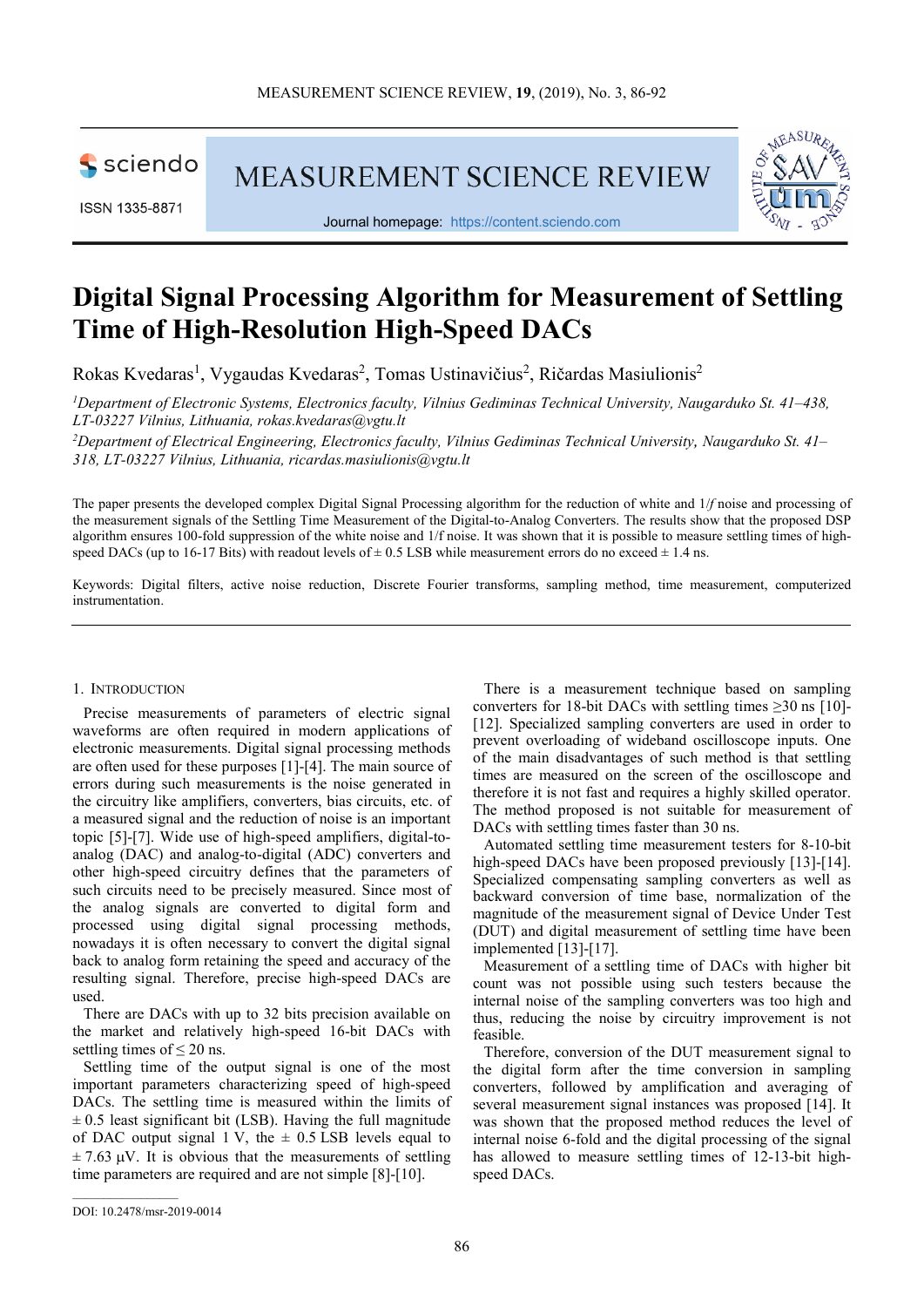Nevertheless, for the measurement of settling times of DAC's with higher bit count a better method should be developed because the resulting DUT measurement signal after averaging still contains a certain amount of noise components which prevents measurement of a settling time with stricter measurement limits (within  $\pm$  0.5 LSB).

Previous works [14], [16] have shown that it is possible to partially distinguish the spectrum of the DUT measurement signal and noise components by using a number of measurement signal instances and forming a pseudoperiodic measurement signal sequence. This sequence is filtered using a brick-wall comb filter in the frequency domain. Such method allows effective reduction of the noise components up to 10 times while the measurement signal is not affected and allows settling time measurement for 13- 14-bit high-speed DACs within  $\pm$  0.5 LSB [16].

For the measurement of settling times of high-speed 16-bit DACs with settling times of  $\leq 20$  ns it is necessary to reduce the residual noise components more effectively.

A complex algorithm has been developed and it has been shown that the noise is reduced 100-fold compared to the unprocessed measurement signal [16]. The algorithm for digital measurement of the settling time has been developed and initial investigations of the method have been presented in [17]. It is proposed to improve the efficiency of the digital processing algorithm by introducing the averaging of the spectral components of different realizations of the measurement signal instead of the averaging of the resulting measurement signals in the time domain. Results of further investigations of the repeatability of the settling time measurements using the proposed method when the measurement signal (output signal of DAC after sampling converter and ADC) of the 16-18-bit high-speed DACs is influenced by the white noise and 1/f noise (internal noise of the sampling converters and ADC) are presented in this paper.

## 2. INVESTIGATION OF COMPLEX ALGORITHM OF DIGITAL SIGNAL PROCESSING

The algorithm has been investigated using the LabView*®*  model. A number of DUT measurement signal instances have been produced using a model of an ideal measurement signal after a reverse time base conversion and a model of white and/or  $1/f$  noise [16].

$$
u(t) = U_s + a_s e^{-b_s(t_G - t)} \sin[c_s(t_G - t) + d_s],
$$
 (1)

here  $U_s$  – square DUT pulse,  $t_G$  – duration of the flat part of the DAC output pulse,  $a_s$ ,  $b_s$ ,  $c_s$ ,  $d_s$  – approximation parameters of the output signal.

A series of generated DUT measurement signal instances is formed into a single pseudo-periodic sequence  $S_{\text{INI}}$ represented as a numeric array.

This array is sent to the Discrete Fourier Transformation (DFT) LabView  $F_i$ [] module (Fig.1.). As the instances of a measurement signal form a pseudo-periodic sequence, the spectrum of the DUT measurement signal is approaching the discrete spectrum by increasing the number of signal periods. Having a higher number of instances of the signal,

the side harmonics around the main harmonics  $m f_0$  become relatively small and can be neglected.



Fig.1. Structural diagram of a complex signal processing algorithm. S<sub>INi</sub> – *i*-th input signal with noise;  $F_i$ [] – *i*-th DFT module, SAi – *i*-th spectrum filtering module, AS – module of averaging of spectrum components,  $F^{-1}[]$  –module of inverse DFT, SOUTAV – output of a filtered signal.

The spectrum of the noise components is continuous as the noise components are nearly non-repeating over the instances of the measurement signal. This separation of spectrums allowed the development of a digital brick-wall comb filter in the frequency domain [14]:

$$
H(f) = \begin{cases} 1, & \text{when } f = mf_0 \\ 0, & \text{elsewhere,} \end{cases}
$$
 (2)

here  $f_0$  – frequency of the main harmonic of DUT measurement signal,  $m = 1, 2, 3, ...$ 

The output of the filter is an array of complex numbers of the filtered spectrum of the signal. Analysis of the effectiveness of the filter has shown that the spectral components of the noise with the frequency  $f_n \neq mf_0$  are completely blocked and the spectral components  $f_{nmf0} = mf_0$ of the noise are passing the filter unaffected. Therefore, these residual noise components are periodic and contain the same frequency components as the DUT measurement signal.

Previous research has shown that the effectiveness of this filter [14], [16] is not sufficient for the measurement of the settling times of 14-bit high-speed DACs. Further investigations have shown that magnitudes of the noise spectral components vary between the different instances of the pseudo-periodic measurement signal.

A complex signal processing algorithm has been developed to increase the effectiveness of the noise filtering. A number  $n_r$  of instances of a filtered (by using DFT modules Fi[] and brick-wall comb filters SAi) pseudoperiodic signal with noise components are sent to the module of averaging of Spectrum components (AS). Average values of a corresponding harmonics of the spectrums of the instances are calculated:

$$
S_{i\text{av}} = \sum_{i=1}^{n_r} S_i / n_r \tag{3}
$$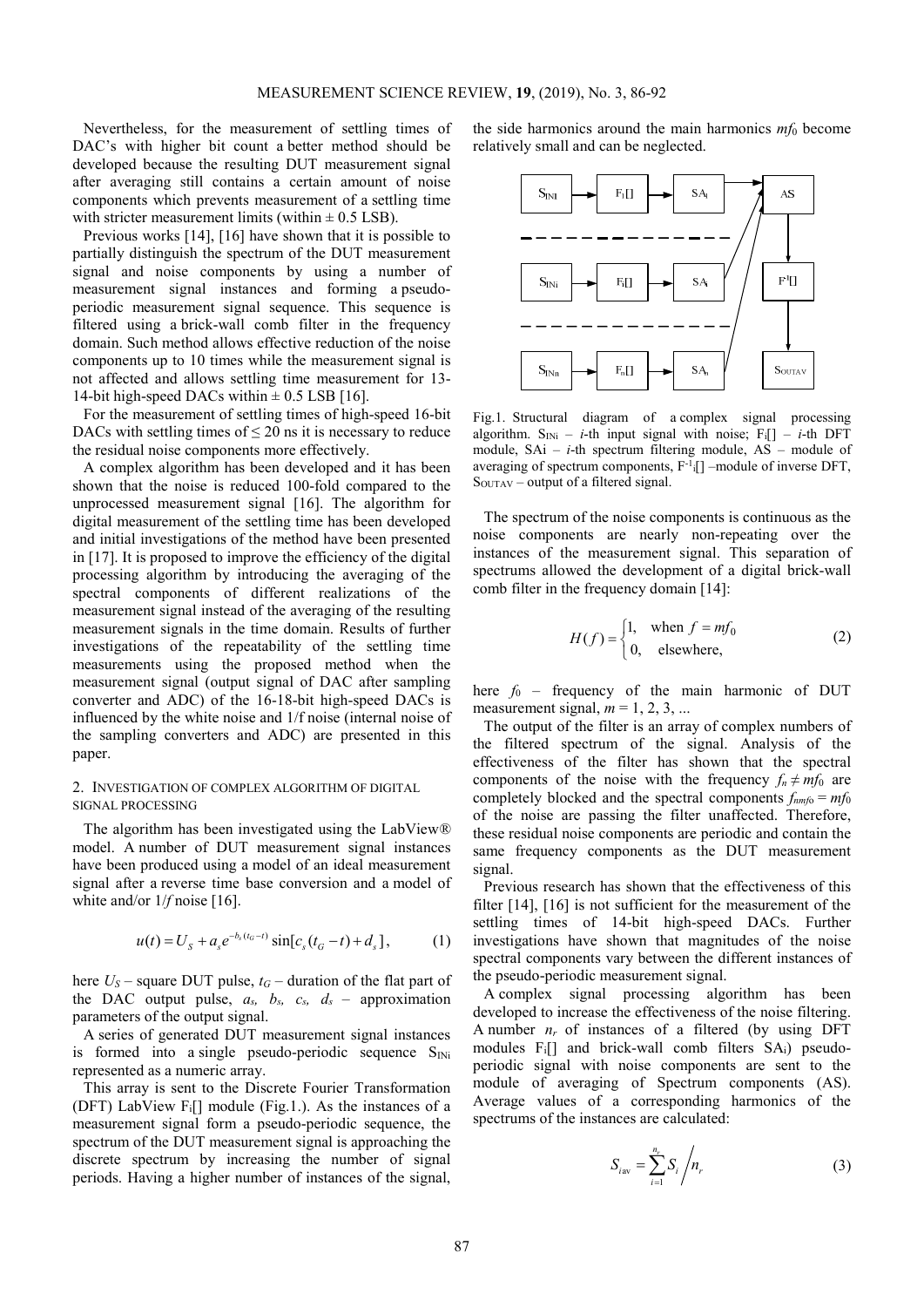The resulting array of a complex spectrum harmonics is sent to the module of an inverse Discrete Fourier Transformation F-1[].

The resulting filtered instance of the DUT measurement signal is saved to the module  $S<sub>OUTAV</sub>$  and used for the settling time measurement.

Further, the digital array of the white noise with standard deviation of  $\sigma = 10$  mV has been added to the digital array of an ideal measurement signal. Number of pseudo-periodic sequences (up to 100 sequences) of  $n_i = 10, 20, 50, 80, 100$ repetitions has been generated and processed by a complex algorithm.

The results (Fig.2.) show that 85-100 periods of the DUT measurement signal and 100 realizations of pseudo-periodic sequences are sufficient for averaging, while the white noise component is reduced by 90-100 times.



Fig.2. Noise level on the output of the processing algorithm on the number of realizations of the pseudo-periodic sequence (*nr*) and different number of measurement signal realizations forming a pseudo-periodic sequence (*ni*), standard deviation of the input signal noise set to 10 mV.

Similarly, the standard 1/*f* noise signal was generated by a LabView function. The standard deviation of the noise has been set to  $\sigma$ <sub>IN</sub> = 10 mV and the cutoff frequency set to  $F_{\text{max}} = 1.8$  kHz. The reduction of the  $1/f$  noise component has been similar to the reduction of white noise (90-100 times).

With the  $1/f$  noise cutoff frequency set to  $F_{\text{max}} = 80 \text{ Hz all}$ the components of the noise have been removed by the processing algorithm.

Comparison of the ideal input signal (DUT measurement signal) and the output signal after the digital processing has shown that the signal form is not distorted or affected by the algorithm implementing the digital brick-wall comb filter and averaging functions. It has been established that there is a possibility to improve the processing results by selecting higher repetition frequency  $f_0$  of the DUT measurement signal realizations while the sampling converters are developed so that the 1/*f* noise components with cutoff frequency  $F_{max} \le f_0$ , where  $f_0$  is the first harmonic of the generated DUT measurement signal pseudo-periodic sequence.

## 3. INVESTIGATION OF SETTLING TIME MEASUREMENT OF HIGH-SPEED DAC

In order to investigate the effectiveness of the developed noise reduction algorithm, the algorithm for evaluation of measurement errors has been developed.

The main measurement errors are coming from the definition of the measurement start moment, since the steepness of the DUT signal around the readout levels is typically not high. Small variations in detecting the exact moment of DUT signal becoming higher (or lower) than the readout levels lead to high measurement errors when the sampling converter and readout levels are set to  $\pm$  0.5 LSB. The resulting digital array of the filtered measurement signal is stored and used for the settling time measurement. The magnitude of the settled signal is measured and if it differs from the expected value the correction coefficient is calculated and all the values of the samples of the signal are multiplied by it.

Further, samples from the corrected signal are compared to the settling time measurement readout levels  $(\pm 0.5 \text{ LSB})$ . The sample  $n_d$  which exceeds the readout level (is higher than the upper  $\lim_{x \to 0.5}$  LSB or lower than the lower limit – 0.5 LSB) is the sample which starts the settling time measurement.

The sample of settling time measurement start  $n_t$  of the ideal measurement signal (with no noise added) is obtained the same way.

Therefore, the error of the settling time measurement start sample is:

$$
\Delta t = (n_d - n_t)t_d , \qquad (4)
$$

where  $n_t$  – sample of the settling time measurement start of the ideal measurement signal,  $t_d$  – time interval between two samples of the DUT measurement signal, ns.

The time interval between two samples of the measurement signal of the real settling time tester is [14]:

$$
t_d = \frac{1}{f_{ADC}q},\tag{5}
$$

where  $f_{ADC}$  – clock frequency of the ADC used in tester;  $q$  – time base transformation factor of the real sampling converter.

Different types and models of DACs lead to different processes of settling of the output signal, meaning different final voltage, rise and fall times, and the ringing (glitch) process itself. The type of the ringing of DUT output signal itself has a significant influence on the settling time measurement errors.

In order to investigate the effectiveness of the digital filtering on the measurement of settling time for different DAC signals, the ringing decrement of the DUT signal model has been set to be in agreement with parameters of fast DACs: Magnitude of a signal  $U_s = 1$  V,  $t_G = 10$  ms; frequency of the settling oscillations 20 kHz ( $c_s = 1.25 \cdot 10^4$ ), and ringing decrement  $b<sub>s</sub> = 45$ , 70, and 140 (corresponding to  $n_s = 6$ , 3 and 1 periods of settling oscillations).

Magnitude of the standard deviation of the white and 1/*f* noise has been changed during the investigations in order to obtain a ratio of noise level to the readout levels that is acceptable for settling time measurements.

Investigations have been performed by changing the ratio of the standard deviation of the noise to the  $\pm$  0.5 LSB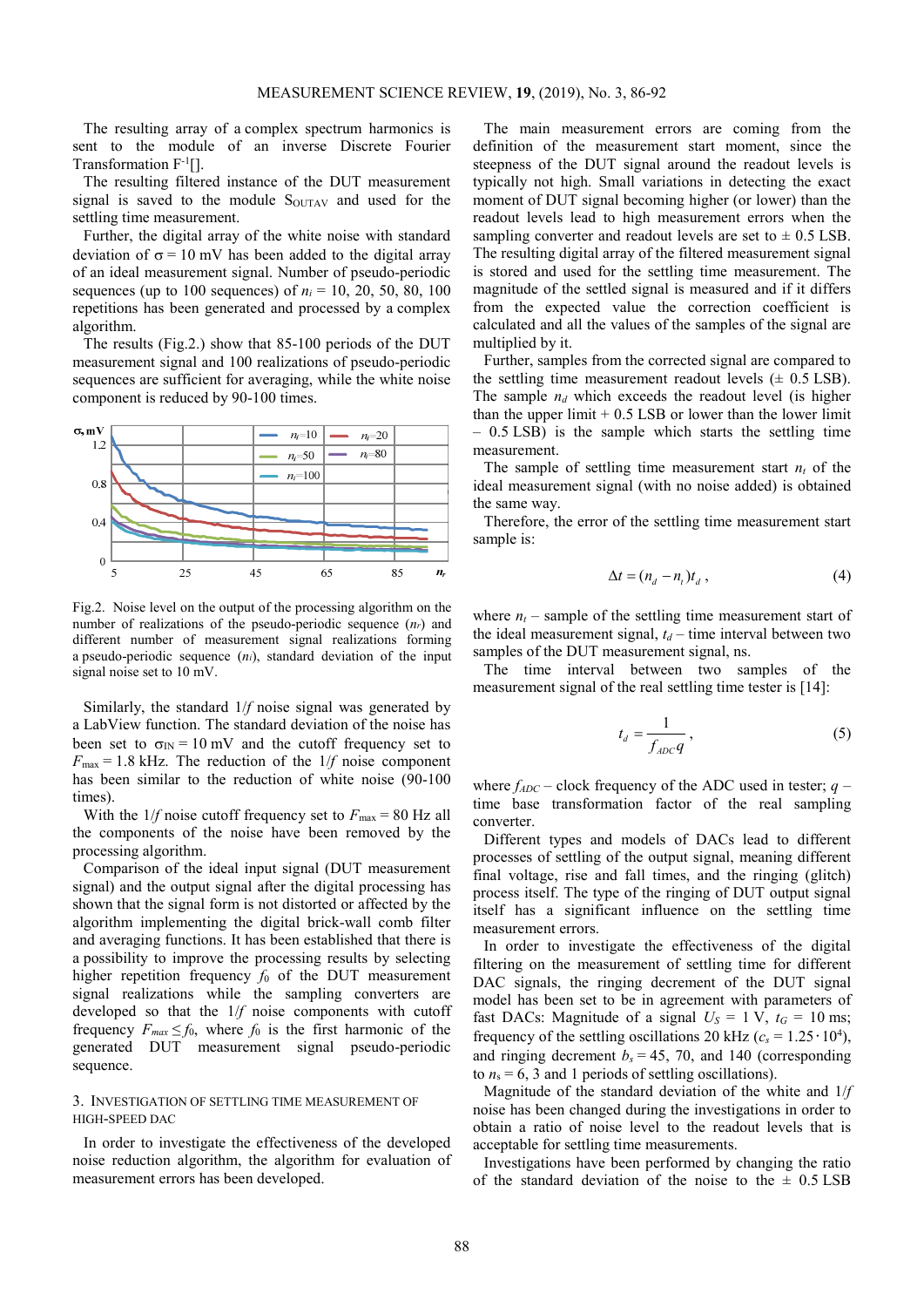readout levels. The ratio shows the level of the internal noise of the sampling converter which is acceptable for DAC settling time measurement and the level of the measurement errors.

Different settling time readout levels corresponding to  $\pm$  0.5 LSB of 16-18-bit DAC have been set during the investigations. Dependencies of settling time measurement errors for 16-bit DAC with  $U_{116} = \pm 7.6$   $\mu$ V readout levels, 17 bit –  $U_{117} = \pm 3.8 \text{ }\mu\text{V}$ , and 18 bit –  $U_{118} = \pm 1.9 \text{ }\mu\text{V}$  on noise standard deviation ratio to readout levels are provided in Fig.3.

In Fig.3.a) it can be seen that for the 16 bit DAC with readout levels of  $U_{116} \pm 7.6 \, \mu\text{V}$  the standard deviation of the noise can exceed the readout levels 8-fold and the maximum measurement error of the settling time measurement shall not exceed  $\delta t$ <sub>s</sub>  $\leq$  (+0.8; –0.2) ns. It implies that a sampling

converter with internal noise level that exceeds readout levels 8-fold can be used for settling time measurement of 6 bit high-speed DACs.

The measured magnitude of internal noise of the sampling converters developed by the authors, previously [13], was – 40–100  $\mu$ V. The standard deviation was  $\sigma_n = 13-35 \mu$ V. Therefore, the ratio noise/readout level when  $\sigma_n = 35 \mu V$ , is  $\sigma_p/U_{116} = 3.5$ . According to Fig.3.a) it can be seen that using such sampling converters and the developed complex signal processing algorithm, the measurement errors shall be in the range of  $(+0.6; -0.2)$  ns for all measured DUT signals.

Modern high-speed 16-bit DACs available on the market have a settling time parameter of  $\leq 20$  ns. In this case relative settling time measurement errors caused by the noise components shall be in the range of  $(+3; -1)$ % and will not exceed requirements for such measurements.



Fig.3. Dependency of the settling time measurement absolute error on the noise standard deviation ratio to the readout levels. a) 16 bit DAC, 0.5 LSB readout levels  $U_l = \pm 7.6 \mu V$ ; b) white noise, 17 bit DAC, 0.5 LSB readout levels  $U_l = \pm 3.6 \mu V$ ; c) 18 bit DAC; 0.5 LSB readout levels  $U_l = \pm 1.9 \mu V$ ; numbers of DUT signal settling oscillations –  $n_s = 6$ ; 3; 1.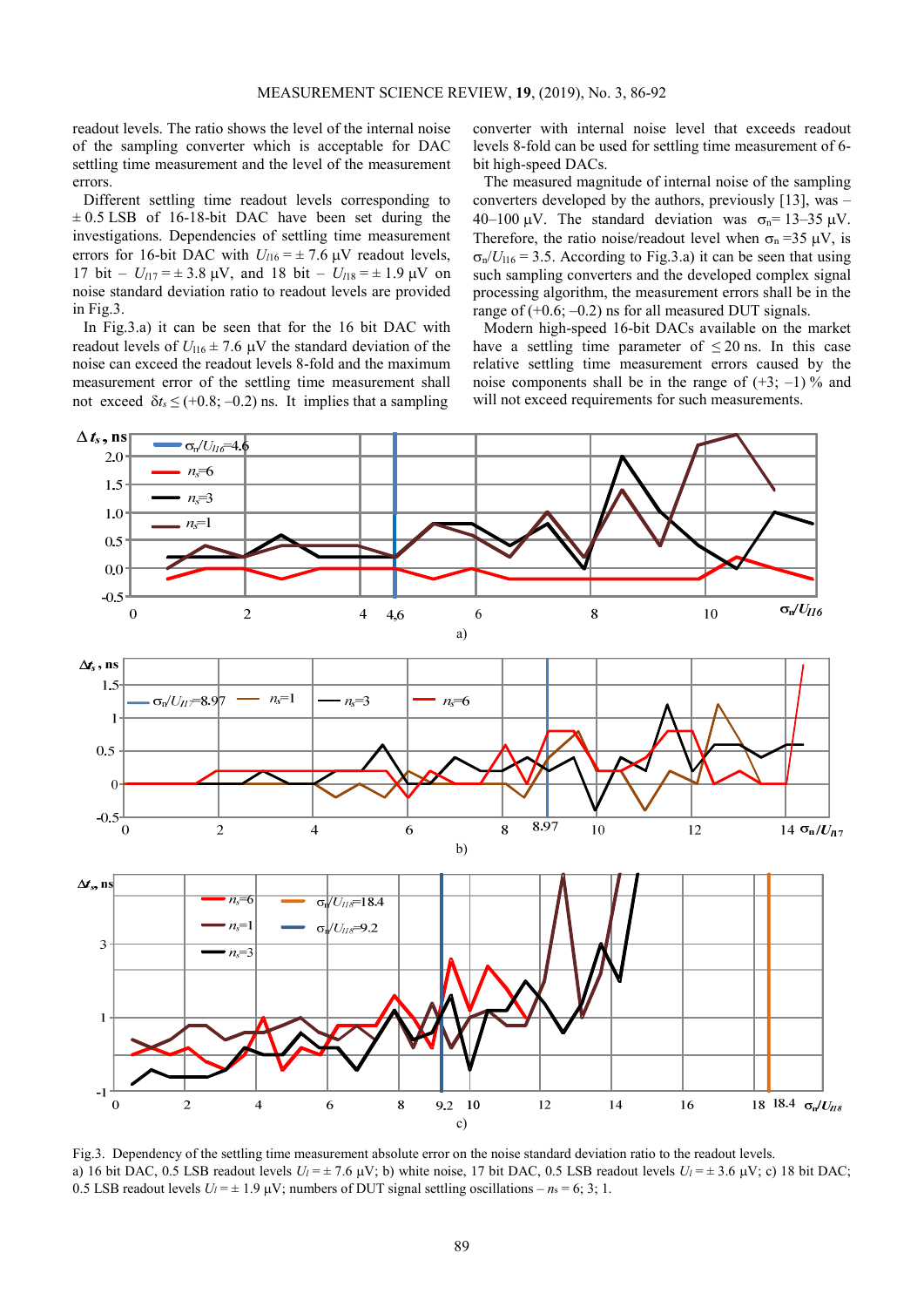Fig.3.b) shows that for the 17-bit DAC with readout levels set at  $U_{117} \pm 3.8 \, \mu\text{V}$  the ratio noise/readout level can be up to  $\sigma_p/U_{117} = 10$  and the maximum settling time measurement error shall not exceed  $(+0.8; -0.3)$  ns  $(n_s = 6)$ . The error shall not exceed  $+0.6$  ns when  $n_s = 3$  and shall not exceed  $+(0.5; -0.2)$  ns when  $n_s = 1$ . Therefore, the measurement of the settling time of the 17-bit DACs is possible using the developed signal processing method.

Fig.3.c) shows that for the 18 bit high-speed DAC the readout levels are set to  $U_{118} = \pm 1.9 \,\mu\text{V}$ , the ratio noise/readout level can be up to  $\sigma_{n}/U_{118} = 10$  and the maximum settling time measurement error shall not exceed

 $(+2.6; -0.4)$  ns in case  $n_s = 6$ ; error shall not exceed  $(+1.2; -$ 0.8) ns when  $n_s = 3$ , and shall not exceed  $+1.4$  ns when  $n_{\rm s} = 1$ .

Fig.3.c) shows that the settling time of 18-bit high-speed DACs cannot be measured using the developed signal processing algorithm if sampling converters with the internal noise standard deviation of  $\sigma_n = 35 \mu V$  are used. The results are provided in Fig.4. It can be seen that by setting the maximum cutoff frequency of  $F_{ct} = 1.5$  kHz and the magnitude of 35  $\mu$ V (the magnitude ratio of the  $1/f$  noise to the readout levels is  $\sigma_n \leq 9U_l$ , the maximum settling time measurement error is not exceeding  $(+1.5; -0.5)$  ns.



Fig.4. 17 bit DAC, dependency of the settling time measurement absolute error on the 1/*f* noise standard deviation ratio to the 0.5 LSB readout level ( $U_l$  =  $\pm$  3.6  $\mu$ V, and  $F_{ct}$ =1.5 kHz).



Fig.5. 17-bit DAC measurement repeatability, a) white noise with standard deviation  $\sigma_n = 35 \text{ }\mu\text{V}$ ; b) 1/*f* noise with magnitude  $\sigma_n$  = 35  $\mu$ V and  $F_{\text{ct}}$ =2.2 kHz.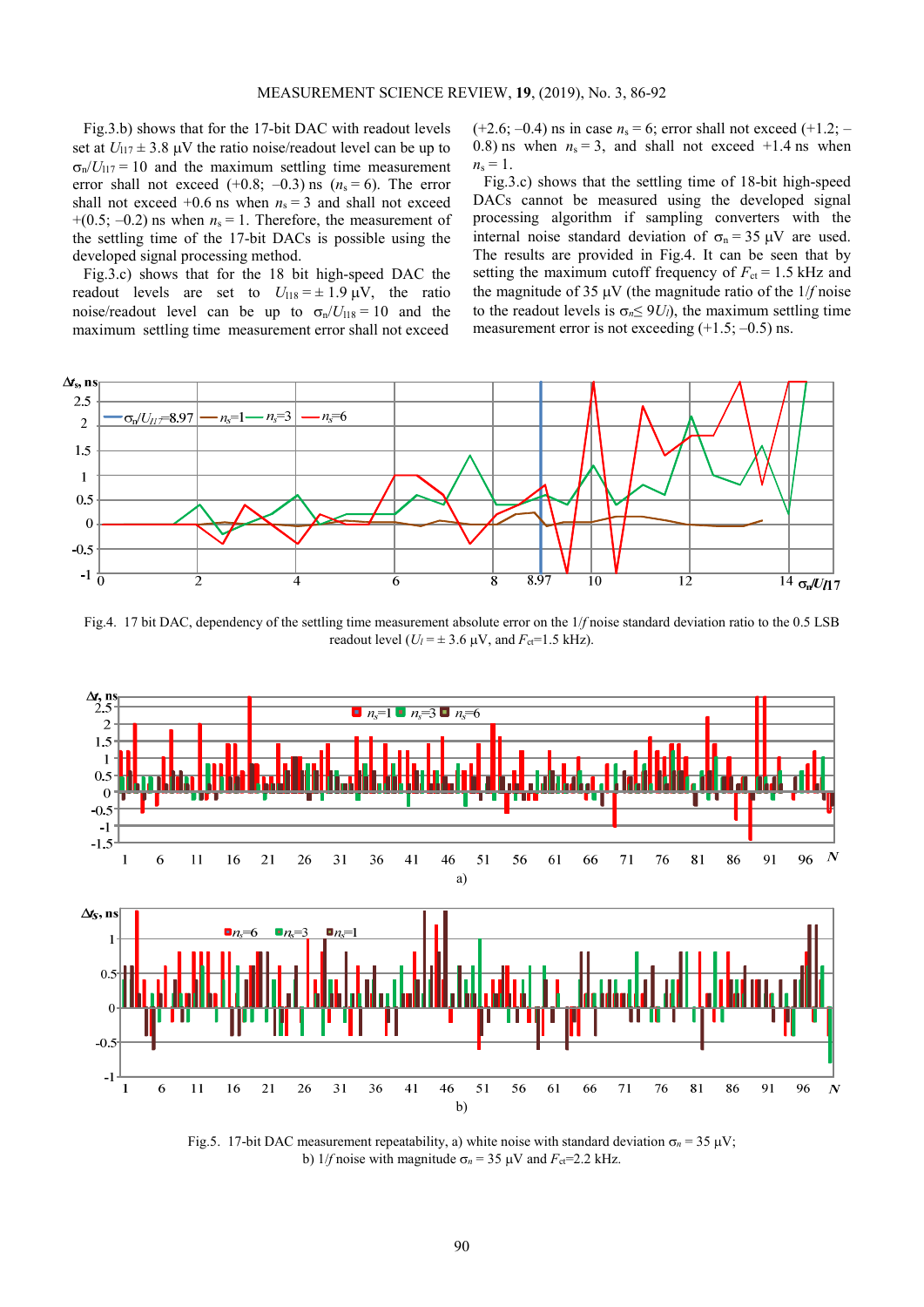The investigation of the repeatability of the settling time measurement results with the developed signal processing algorithm has been also performed. Measurements have been conducted 100 times with different DUT measurement signal realizations. The investigation results are provided in Fig.5. It can be seen that the influence of the noise of the type  $1/f$  with the cutoff frequency  $F_{ct} \le 1.5$  kHz on the stability of the measurement results is higher than the influence of the white noise. In case the cutoff frequency of the 1/*f* noise is set to  $F_{ct} \leq 80$  Hz, the results are stable.

It has been established during the investigations that for some samples of DACs (earlier generations) with settling processes consisting of oscillations with more periods, there are situations when the measurement errors may increase at certain values of *ns*. This effect is related to the situation when the magnitude of the n-th oscillation becomes relatively close to the readout level and even small amount of residual noise components may erroneously exceed readout levels. Therefore, further investigations on how to improve the digital processing algorithm will be performed.

Investigations have shown that one measurement of the settling time takes less than 3 seconds when standard PC (with Intel i5 CPU) is used. Such length of the measurement is acceptable for such applications.

- 4. CONCLUSION
- 1. It has been established that the DUT measurement signal after processing in the developed comb filter is fully periodic including its noise components and therefore it is not possible to further reduce the noise by averaging between periods of the same DUT sequence. Algorithm for filtering *n*<sup>i</sup> pseudo-periodic sequences, each containing  $n_r$  periods of the DUT signals and then taking one period from each of the resulting filtered sequences and performing averaging, is proposed and investigated. It is established that implementation of all means of digital signal processing, including the comb filter and the averaging algorithm, reduces both white and 1/*f* noise level up to 100 times. LabView*®* virtual instrument implementing all of the represented means of digital signal processing and settling time measurement has been developed and investigated.
- It has been shown that by setting the level of noise of a real sampling converter the proposed DSP algorithm and the settling time measurement algorithm is capable of measuring the settling time of the high-speed DACs up to 17 bit resolution with measurement errors not exceeding  $\pm (+0.6; -0.2)$  ns with white noise applied,  $\pm$  (+1.4; –0.2) ns for 1/*f* noise ( $\leq \pm 3$  % for white noise and  $\pm$  7 % 1/*f* noise when 20 ns DAC settling time is measured).
- 3. The complex DSP algorithm proposed is applicable for processing of other repeating measurement signals. By using this algorithm, it is possible to reduce the level of 1/*f* and white noise by 100 times without distortion of the measurement signal itself.
- 4. Out of 100 measurements with the noise standard deviation set to be 10 times higher than the readout levels (0.5 LSB), only 3 measurements have  $> +3$  ns errors. Therefore, additional measurements are required to improve the DUT signal processing algorithm, which may reduce errors and ensure settling time measurement for 18 bit and higher resolution DACs.
- 5. The proposed complex signal processing algorithm can be used for processing of various repeating measurement signals. It is possible to reduce noise levels of 1/*f* and white noise 100-fold without affecting the measurement signal itself.

**REFERENCES** 

- [1] D`Antona, G., Ferrero, A. (2006). *Digital Signal Processing in Measurements: Theory and Applications*. Springer.
- [2] Shen, T., Li, H., Zhang, Q., Li, M. (2014). A novel adaptive frequency estimation algorithm based on interpolation FFT and improved adaptive notch filter. *Measurement Science Review*, 17 (1), 48-52.
- [3] Argez, D. (2002). Weighted multipoint interpolated DFT to improve amplitude estimation of multifrequency signal. *IEEE Transactions on Instrumentation and Measurements*, 51 (2), 287-292.
- [4] Kim, H.T., Jin, K.C., Kim, S.T., Kim, J., Choi, S.-B. (2016). 3D body scanning measurement system associated with RF imaging, zero-padding and parallel processing. *Measurement Science Review*, 16 (2), 77- 86.
- [5] Vaseghi, S.V. (2006). *Advance Digital Signal Processing and Noise Reduction*, Fourth Edition. Wiley.
- [6] Dichev, D., Koev, H., Bakalova, T., Louda, P. (2015). A Kalman filter-based algorithm for measuring. *Measurement Science Review*, 15 (1), 19-26.
- [7] Angrisani, L., D'Apuzzo, M., D'Arco, M. (2001). A digital signal-processing approach for phase noise measurement*. IEEE Transactions on Instrumentation and Measurements*, 50 (4), 930-935.
- [8] Balestrieri, E. (2006). Some critical notes on DAC time domain specifications. In *IEEE Instrumentation and Measurement Technology Conference*, Sorrento, Italy. IEEE, 930-935.
- [9] Kayabasi, C. (2005). *Settling time measurement techniques achieving high precision at high speeds*. MS Thesis, Worcester Polytechnic Institute.
- [10] Williams, J. (1998). Component and measurement advances ensure 16-bit DAC settling time*. EDN*, November, 85.
- [11] Williams, J. (2010). Precisely measure settling time to 1 ppm. *EDN*, March 4, 20-24.
- [12] Williams, J. (2010). Measuring wide-band amplifier settling time. *EDN*, August 1.